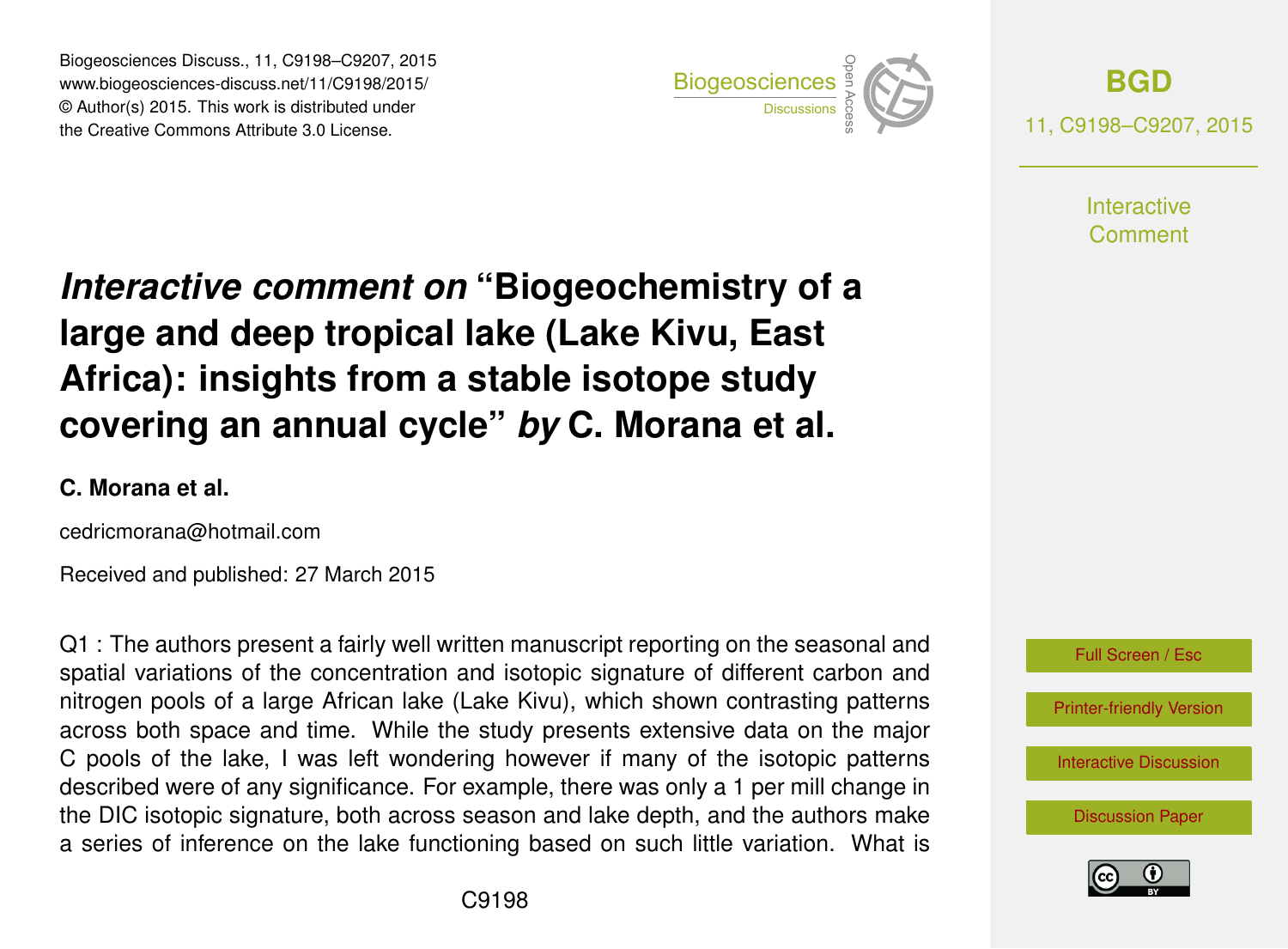the actual experimental error on these values, and why the authors suggest that the change in d13C-DIC is significant, but not the change in d13C-DOC although the latter pool also varied by one per mill?

REPLY : The reproducibility of the  $\delta$ 13C-DIC measurement in our lab is typically better than 0.2 ‰ therefore we the seasonal pattern that shows a gradual enrichment of the DIC pool during the stratified season is significant, and does not result from analytical artefacts. This is now clearly stated in the material and methods section, that reads : "The reproducibility of  $\delta$ 13C-DIC measurement was typically better than  $\pm$ 0.2 ‰". It should also be noted that Lake Kivu is an alkaline lake with very high DIC concentration (12 mmol L-1). Because of the size of the DIC pool in Lake Kivu, the effect of biological processes (for instance, photosynthetic CO2 uptake) on the isotopic signature of the residual DIC pool is lower than in other lakes with a lower DIC concentration. The  $\delta$ 13C signature of the DOC also showed minor variations but did not follow any seasonal, or depth-related patterns.

Q2: I also had a hard time reconciling the conclusion that the lake is net autotrophic, yet a net C source to the atmosphere based on the isotopic evidence presented. The authors suggest that allochthonous inputs are of minor importance, so my question is then where is the excess C coming from?

REPLY : This is an interesting question that was extensively addressed in a parallel paper by Borges et al. (2014). DIC (bulk and isotopic) mass balance calculations allow to conclude that the CO2 emission to the atmosphere is sustained by DIC inputs of geogenic origin from geothermal springs located in the monimolimnion. Our interpretation is that geogenic inputs provide the dominant imprint on the  $\delta$ 13C-DIC in the mixolimnion, but seasonal (such as the gradual increase of the  $\delta$ 13C-DIC values during the rainy season ; Fig. 2b) and depth (higher  $\delta$ 13C in the mixolimnion than in the monimolimnion ; Fig. 2a) variation hold information on biological processes. The revised text now reads : "Overall, the data revealed that the input of DIC originating from the monimolimnion during the dry season provided the dominant imprint on  $\delta$ 13C-DIC in the

# **[BGD](http://www.biogeosciences-discuss.net)**

11, C9198–C9207, 2015

**Interactive** Comment



[Printer-friendly Version](http://www.biogeosciences-discuss.net/11/C9198/2015/bgd-11-C9198-2015-print.pdf)

[Interactive Discussion](http://www.biogeosciences-discuss.net/11/17227/2014/bgd-11-17227-2014-discussion.html)

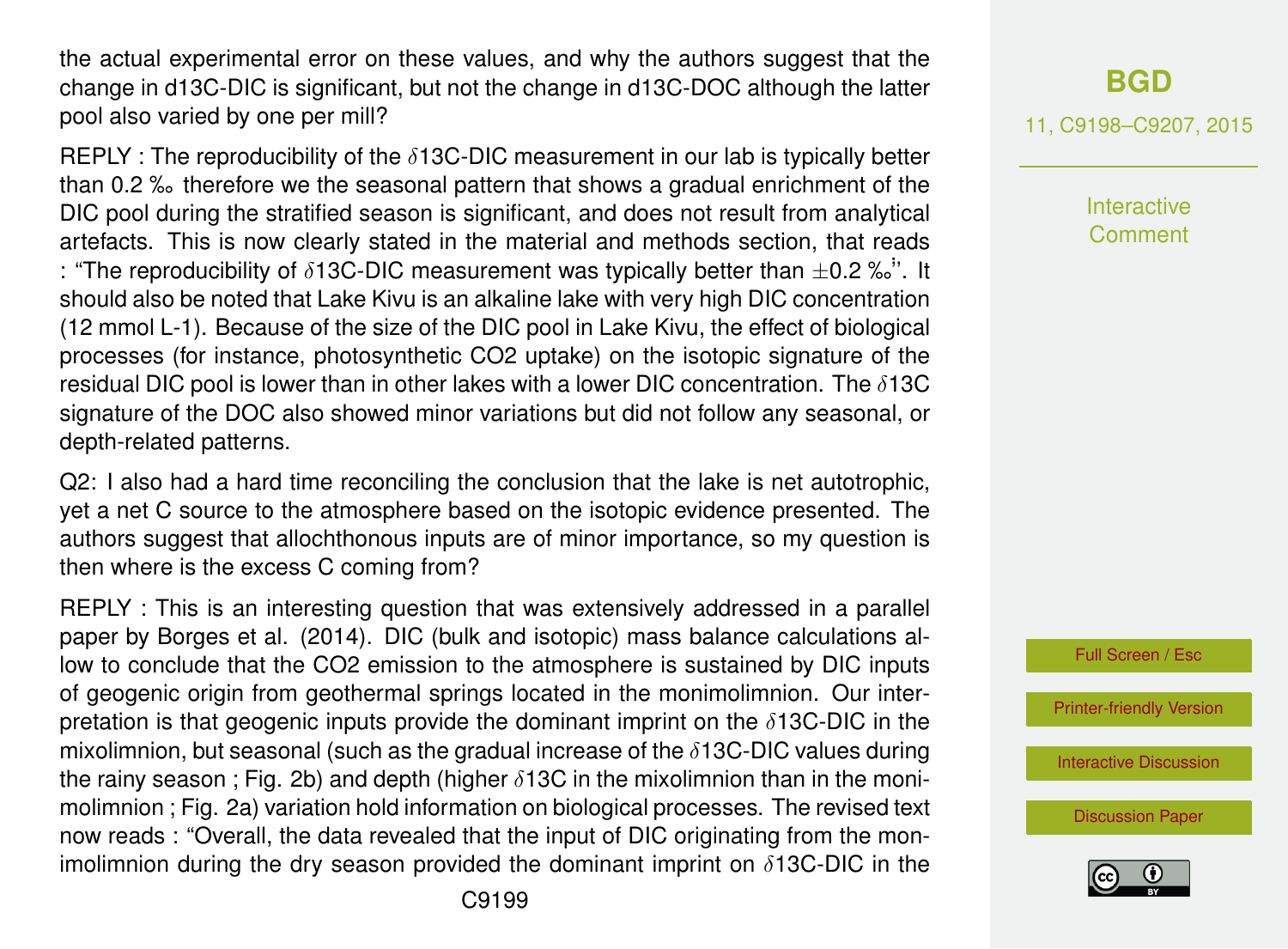mixolimnion, but the seasonal variability of  $\delta$ 13C-DIC observed in the mixed layer hold information on biological processes. The gradual increase with time of the  $\delta$ 13C-DIC in the mixed layer suggests that photosynthetic CO2 fixation exceeded the respiration of OM, implying that the surface waters of Lake Kivu were net autotrophic, and hence, the microbial food web was supported by autochthonous organic C sources. In Lake Kivu, riverine inputs of allochthonous OM from the catchment  $(0.7 - 3.3 \text{ mmol m-2 d-1})$ , Borges et al. 2014) are minimal compared to primary production (49 mmol m-2 d-1 ; Darchambeau et al. 2014) and the export of organic carbon to the monimolimnion of 9.4 mmol m-2 d-1 reported by Pasche et al. (2010). The outflow of organic carbon through the Ruzizi River is also relatively low and was computed to be 0.6 mmol m-2 d-1, based on the long term discharge average of Ruzizi (83.2 m3 s-1, Borges et al. 2014), the average POC and DOC in surface waters (0.052 and 0.142 mmol L-1) and the lake surface area (2322 km2). This nevertheless implies that the outputs of OM  $(9.4 + 0.7 = 10.1$  mmol m-2 d-1) are higher than the inputs of OM from the catchment (0.7-3.3 mmol m-2 d-1) suggesting a net autotrophic status. This conclusion is supported by the parallel study of Borges et al. (2014) who reported, based on a DIC (bulk concentration and isotopic) mass balance approach, that the mixed layer of Lake Kivu was net autotrophic while acting as a source of CO2 to atmosphere. Indeed, CO2 emissions to the atmosphere from Lake Kivu are sustained by CO2 inputs of geogenic origin from deep geothermal springs (Borges et al. 2014)".

Q3 : Also, I wouldn't be surprised if the gradual and small enrichment of the DIC isotopic signature during the rainy season may simply reflect a return to the equilibrium of the DIC pool isotopic signature with the atmosphere after the intrusion of a more depleted pool during the dry season, which would have little to do with biological processes (PP>R), but more with simple physical mixing. In this regard, the study would have greatly beneficiate from gas evasion (or invasion) or metabolism (PP vs. R) measurements.

REPLY : At equilibrium with the atmosphere, the  $\delta$ 13C-DIC in surface waters would be

## **[BGD](http://www.biogeosciences-discuss.net)**

11, C9198–C9207, 2015

**Interactive** Comment

Full Screen / Esc

[Printer-friendly Version](http://www.biogeosciences-discuss.net/11/C9198/2015/bgd-11-C9198-2015-print.pdf)

[Interactive Discussion](http://www.biogeosciences-discuss.net/11/17227/2014/bgd-11-17227-2014-discussion.html)

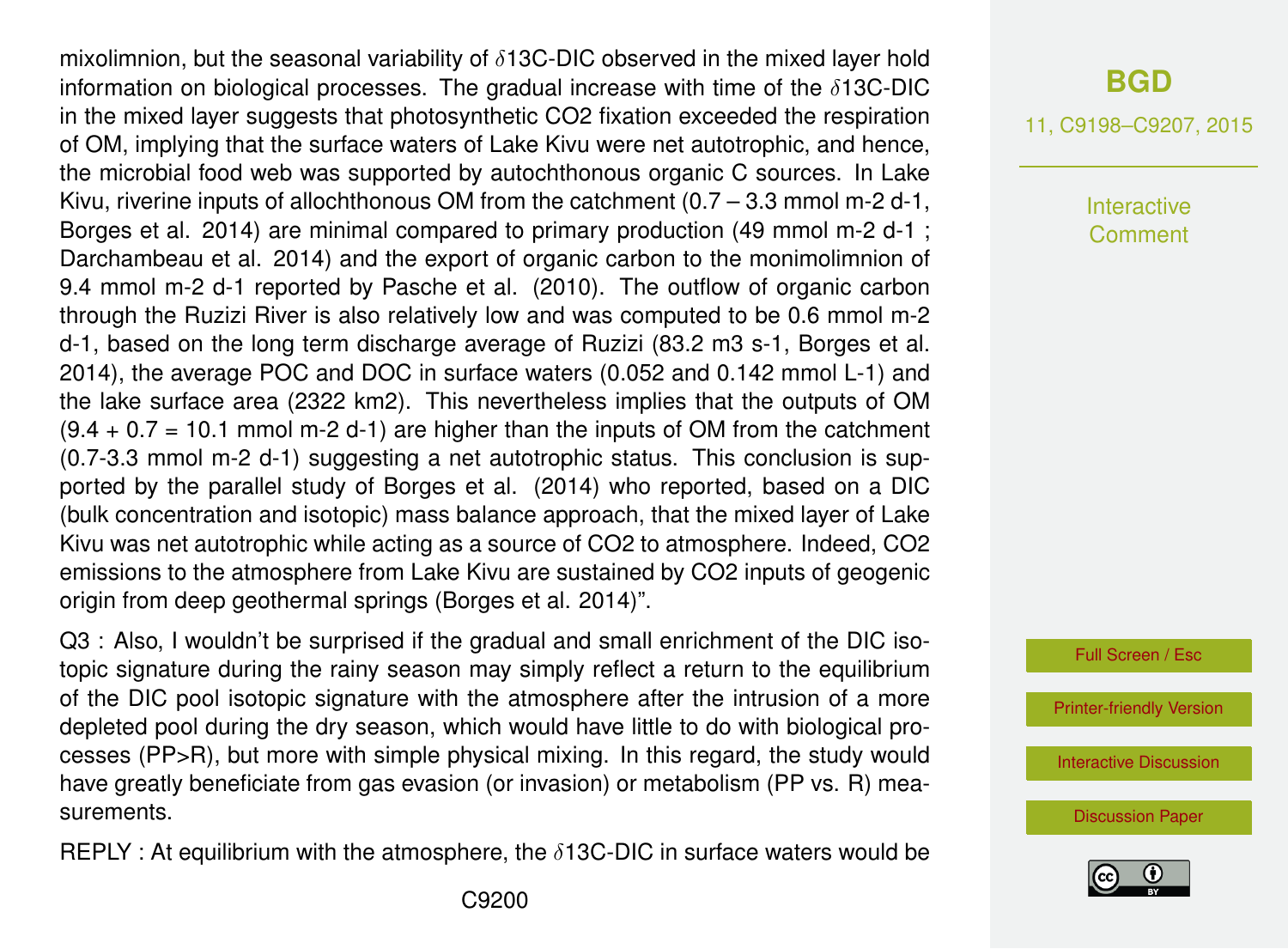$\sim$  0.49 ‰ (estimated with the isotopic carbon fractionation factor measured in distilled water by Zhang et al. 1995). Therefore, the  $\delta$ 13C-DIC expected at the equilibrium with the atmosphere would in any case be much lower than the minimal  $\delta$ 13C-DIC signature measured during this study ( 2.34 ‰ in July 2012), so that a "return to the equilibrium of the DIC pool isotopic signature with the atmosphere after the intrusion of a more depleted pool during the dry season", as suggested by the reviewer, would actually have produced the opposite pattern (i.e. a gradual isotopic depletion of the DIC pool instead of a gradual enrichment). Therefore, our view is that biological processes (i.e. photosynthetic CO2 uptake, and not CO2 production through mineralization of OM as the dominance of this process would also have lowered the  $\delta$ 13C-DIC) would be responsible of the seasonal isotopic enrichment of the DIC pool. The value expected at isotopic equilibrium with the atmosphere is now given in the revised version of the manuscript, to improve the clarity of our argumentation. The discussion now reads : "In Lake Kivu, the  $\delta$ 13C-DIC increased linearly with time during the stratified rainy season, deviating gradually from the  $\delta$ 13C-DIC value expected if the DIC pool was at equilibrium with the atmospheric CO2 (∼ 0.49 ‰. It appears unlikely that this linear isotopic enrichment of the DIC pool would be due to physical processes : the  $\delta$ 13C-DIC signature of the DIC input from the inflowing rivers (Borges et al. 2014) and deep waters (Fig. 3a) was indeed lower than the measured  $\delta$ 13C-DIC in the mixed layer. Therefore, biological processes (i.e. photosynthetic CO2 uptake) would be responsible of the isotopic enrichment of the DIC pool observed during the stratified rainy season. Nevertheless, a small decrease in  $\delta$ 13C-DIC was recorded at the beginning of the dry season (early in July 2012), but was concomitant with the characteristic deepening of the mixed layer observed during the dry season. As the depth profile of  $\delta$ 13C-DIC revealed that the DIC pool was isotopically lighter in the bottom of the mixolimnion, the measurement of lower  $\delta$ 13C-DIC values during the dry season could have resulted from the seasonal vertical mixing of surface waters with bottom waters containing relatively 13C-depleted DIC".

Q4 : Finally, I was not totally convinced by the importance of the methane-based C9201

#### **[BGD](http://www.biogeosciences-discuss.net)**

11, C9198–C9207, 2015

Interactive Comment

Full Screen / Esc

[Printer-friendly Version](http://www.biogeosciences-discuss.net/11/C9198/2015/bgd-11-C9198-2015-print.pdf)

[Interactive Discussion](http://www.biogeosciences-discuss.net/11/17227/2014/bgd-11-17227-2014-discussion.html)

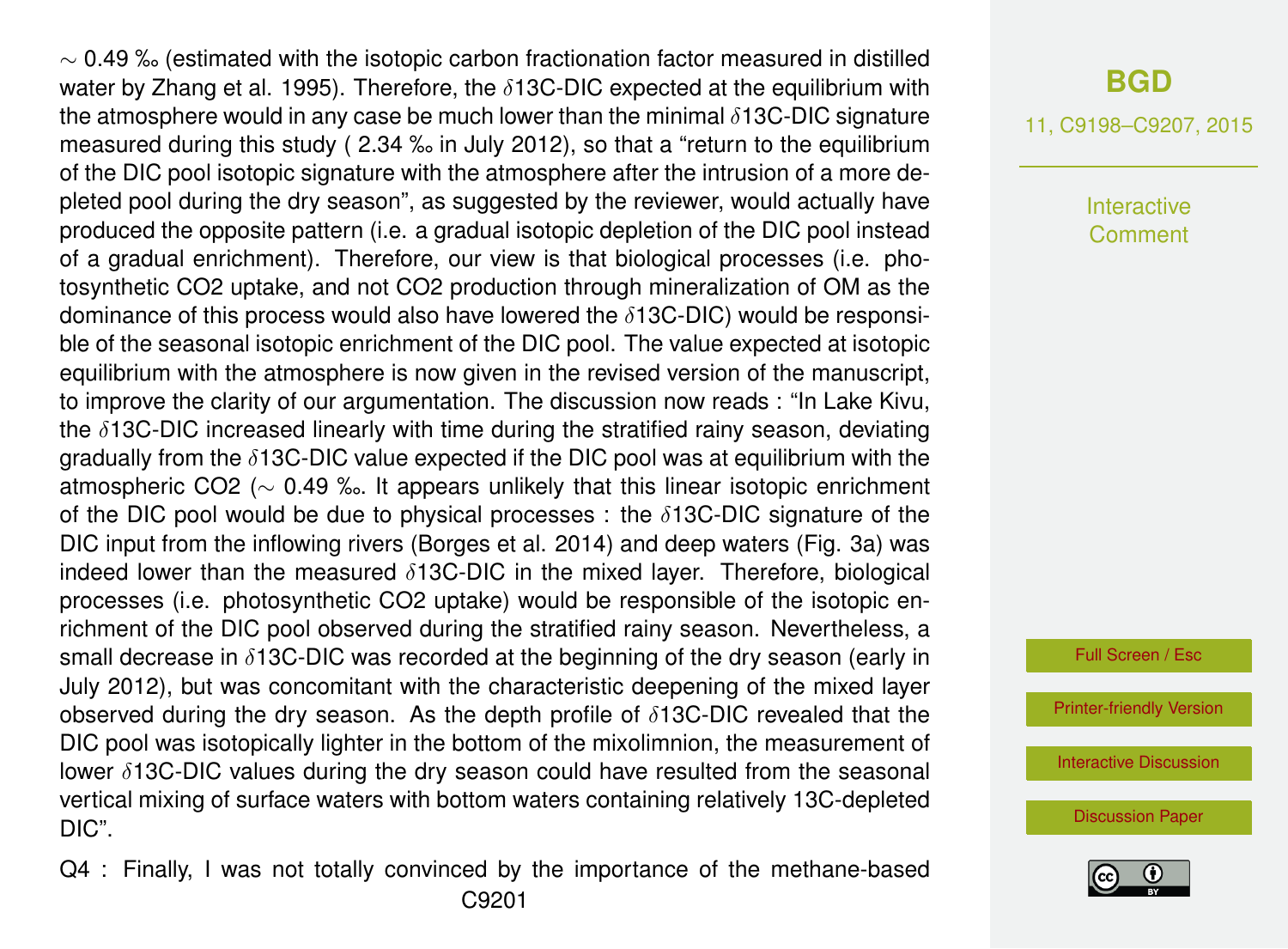biomass production for the lake food web as suggested by the authors. Per the authors calculation, about 5% only of the oxidized methane could be incorporated into biomass, in line with other lake studies (Jones and Lennon. 2010. AME 58:45-53), and I would thus suggest toning down the conclusions accordingly.

REPLY : We agree with the reviewer and have modified our text accordingly. It now reads : "It appears that  $4.4 \pm 1.9$  % (n = 13) and  $6.4 \pm 1.6$  % (n = 5) of the depthintegrated POC pool in the mixolimnion was derived from CH4 incorporation into the biomass during the rainy and dry season, respectively, and these percentages did not significantly differ between seasons (two-tailed t-test,  $p = 0.055$ ). Nevertheless, the low  $\delta$ 13C signatures measured locally in the oxycline indicate that the contribution of CH4derived C could be episodically as high as 50 % (65 m, 22/08/12). We hypothesized that microbial CH4 oxidation could play an important role in the ecological functioning of Lake Kivu. Along with heterotrophic mineralization of the sinking OM, and presumably other chemoautotrophic processes occurring in the oxycline such as nitrification (Llirós et al. 2010), CH4 oxidation would have contributed substantially to O2 consumption in the water column and was partly responsible for the seasonal uplift of the oxycline observed after the re-establishment of the thermal stratification during the rainy season. Furthermore, the methanotrophs in the oxycline would actively participate to the uptake of dissolved inorganic phosphorus (DIP), and hence would contribute to exert an indirect control on phytoplankton by constantly limiting the vertical DIP flux to the illuminated surface waters (Haberyan and Hecky 1987). Indeed, phytoplankton in Lake Kivu suffers of a severe P limitation throughout the year as pointed out by the relatively high sestonic C:P ratio (256  $\pm$  75 ; Sarmento et al. 2009 ; Darchambeau et al 2014)".

Q5: P17236L219: "Primary producers preferentially incorporate the lighter isotopes (12C) into the biomass with the consequence that the heavier isotopes (13C) accumulate into the DIC pool, whereas mineralization releases 13C-depleted from the organic matter being respired, into the DIC pool. Therefore, increasing primary production leads tohigher 13C-DIC but increasing respiration should tends to decrease 13C-DIC

## **[BGD](http://www.biogeosciences-discuss.net)**

11, C9198–C9207, 2015

**Interactive** Comment

Full Screen / Esc

[Printer-friendly Version](http://www.biogeosciences-discuss.net/11/C9198/2015/bgd-11-C9198-2015-print.pdf)

[Interactive Discussion](http://www.biogeosciences-discuss.net/11/17227/2014/bgd-11-17227-2014-discussion.html)

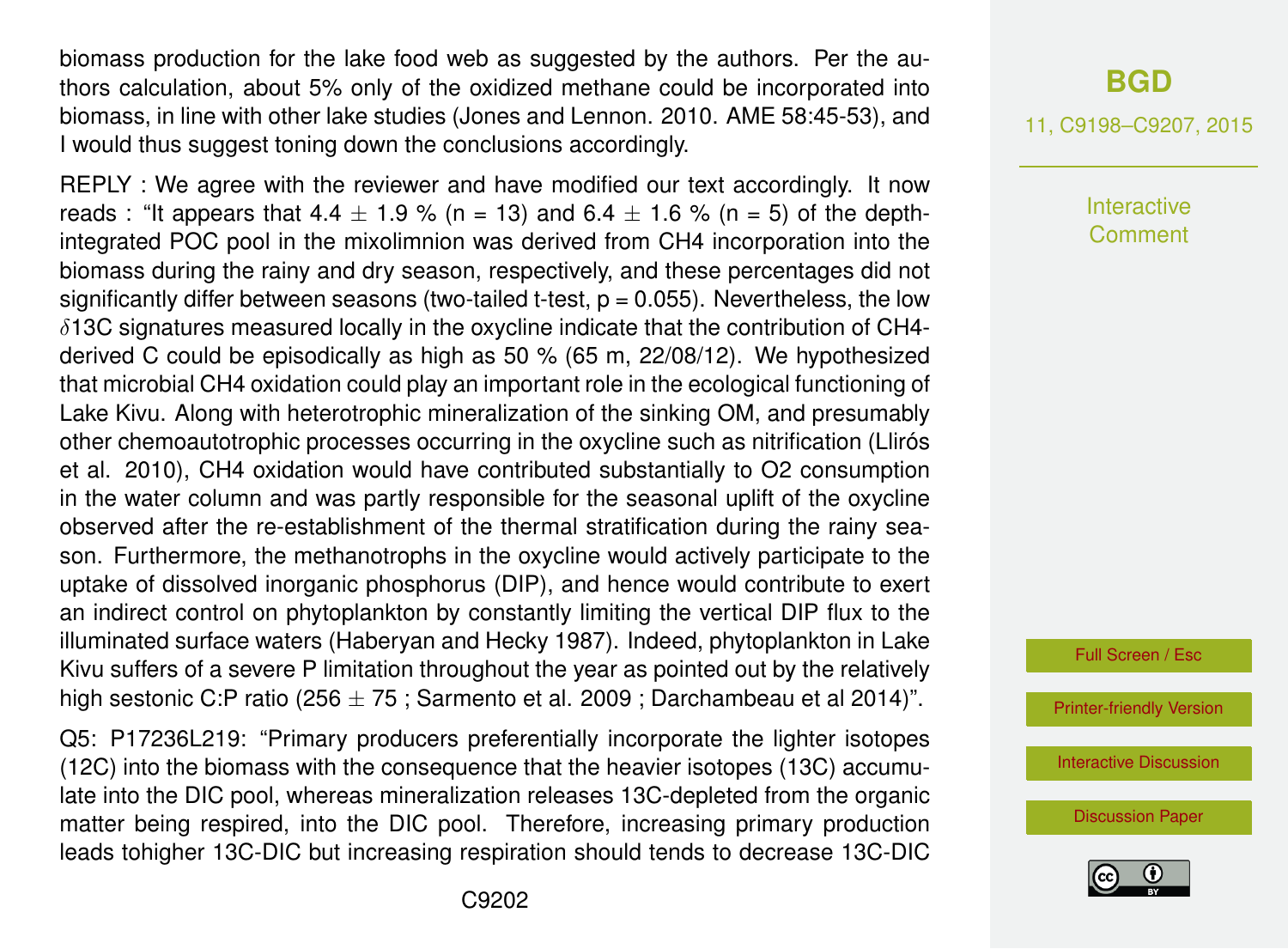(Bade et al., 2004). For instance, several studies conducted in temperate lakes have reported a significant increase in 13C-DIC during summer, resulting from increased primary production (Herczeg, 1987; Hollander and McKenzie, 1991). In Lake Kivu, a linear increase of 13C-DIC with time was observed during the stratified rainy season". Maybe this has been observed in temperate lakes, but here the data show a complete opposite pattern: more depleted d13C-DIC values were found at times i.e., during the dry season (Fig.2b) when the Chla (and potentially PP) values peaked in the lake, suggesting only a limited impact of PP on the seasonal dynamics of the DIC pool isotopic signature.

 $REPLY:$  We indeed found lower  $\delta$ 13C-DIC values during the dry season, when the phytoplankton biomass and primary production is higher (see Darchambeau et al. 2014 for a detailed discussion of the seasonality of PP in L. Kivu). However, the seasonal increase in primary production during the dry season is triggered by the deepening of the mixing zone which brings up a large amount of inorganic nutrients, but also an important quantity of 13C-depleted DIC (figure 2a) in the mixed layer. Our interpretation is that the abrupt decrease of  $\sim$  1 ‰ of the  $\delta$ 13C-DIC value at the beginning of the dry season reflects the mixing of the DIC pool with more 13C-depleted DIC originating from bottom waters. However, rainy season conditions induce the development of a thermal stratification within the mixolimnion, which reduces the inorganic nutrient (and 13C-depleted DIC) supply to the mixed layer. See replies above for more details about the modification we have made in text to improve the clarity of our argumentation.

Q6: P17236L23: "It appears unlikely that this linear isotopic enrichment of the DIC pool in the mixed layer would be due to physical processes: the 13 C-DIC signature of the DIC input from the inflowing rivers (Borges et al., 2014) and deep waters (Fig. 3a) was lower than the 13C-DIC in the mixed layer". Again, perhaps I am missing something, but it seems to me that the enrichment of the d13C-DIC during the rainy season could simply be reflecting are equilibration with atmospheric CO2 after the DIC became depleted due to deeper water mixing (P17234L24 and Fig.2b). Did the

# **[BGD](http://www.biogeosciences-discuss.net)**

11, C9198–C9207, 2015

Interactive Comment



[Printer-friendly Version](http://www.biogeosciences-discuss.net/11/C9198/2015/bgd-11-C9198-2015-print.pdf)

[Interactive Discussion](http://www.biogeosciences-discuss.net/11/17227/2014/bgd-11-17227-2014-discussion.html)

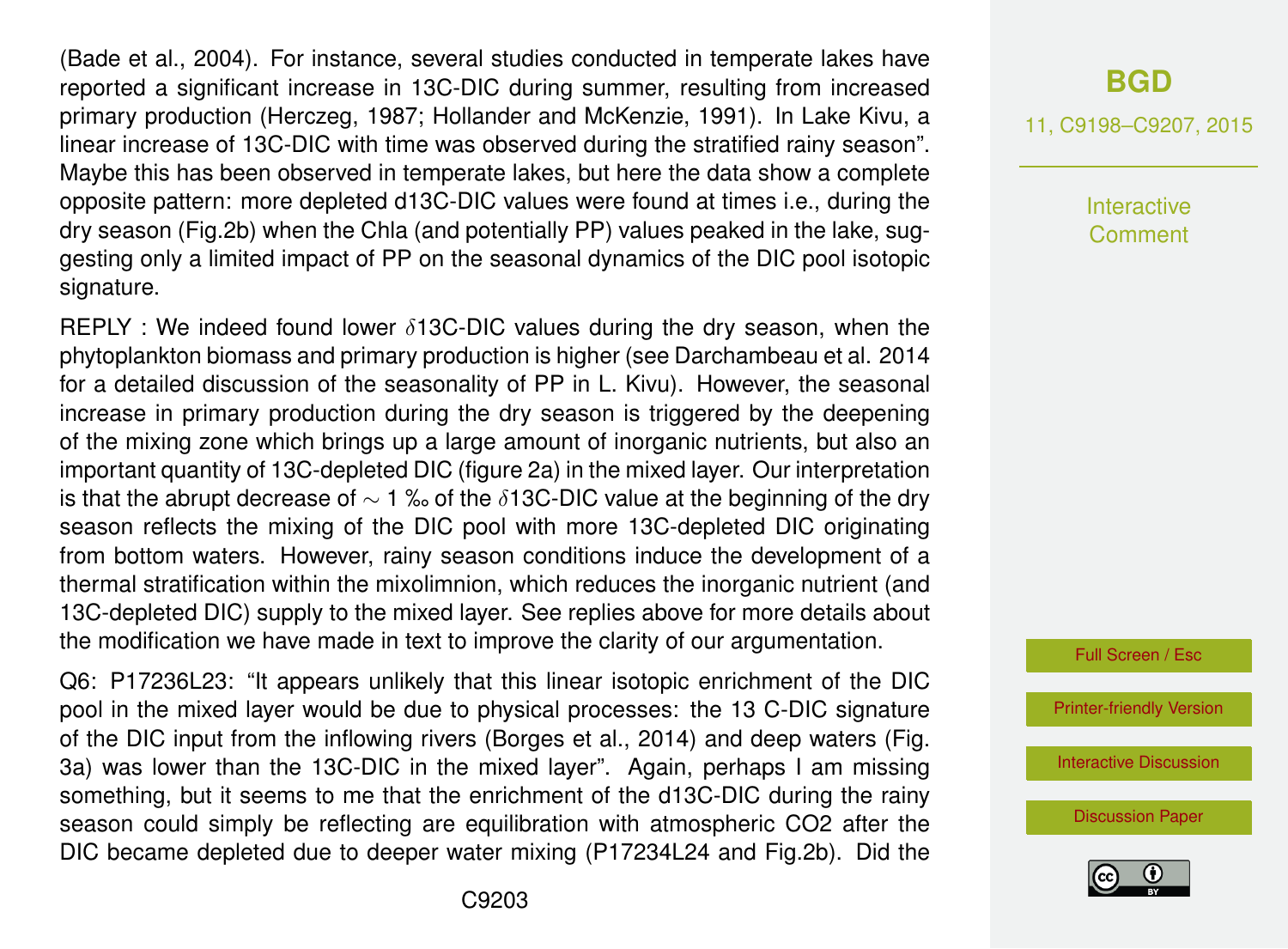authors take this into account at all? What would be the expected d1 C-DIC values if fully equilibrated with the atmosphere?

REPLY : At equilibrium with the atmosphere, the  $\delta$ 13C-DIC in surface waters would be  $\sim$  0.49 ‰ (estimated with the isotopic carbon fractionation factor measured in distilled water by Zhang et al. 1995). Therefore, the  $\delta$ 13C-DIC expected at the equilibrium with the atmosphere would be in any case lower than the minimal  $\delta$ 13C-DIC signature measured during this study, so that equilibration with the atmosphere during rainy season would have cause a decrease, and not an increase, of the  $\delta$ 13C-DIC. See replies above for more details about the modification we have made in text to improve the clarity of our argumentation.

Q7 P17237L17:"Due to the warmer temperature in the tropics phytoplankton production is comparatively higher in the East African large lakes compared with the Laurentian Great lakes, despite similar phytoplankton abundance (Bootsma and Hecky, 2003)" .Yet, total or bacterial respiration may also be enhanced (for example, see Amado et al. Front Microbiol. 2013; 4: 167.), and perhaps even more so than primary production, resulting in a higher probability of experiencing net heterotrophy in tropical systems. I am not saying that it will be the case, but the authors' argument should be better supported.

REPLY : In the revised version of our manuscript, we have considerably extended the discussion of this point to better support our argumentation. The text now reads : "Besides morphometrical features, the net autotrophic status of Lake Kivu might also be related to general latitudinal and climatic patterns. Due to the warmer temperature in the tropics, phytoplankton production is comparatively higher in the East African large lakes compared with the Laurentian Great lakes, despite similar phytoplankton abundance (Bootsma & Hecky 2003). Alin and Johnson (2007) reviewed phytoplankton primary production and CO2 emission to the atmosphere fluxes in large lakes of world  $($ >500 km<sup>2</sup>). At the global scale, they found a statistically significant increase of the areal phytoplankton production in large lakes with the mean annual water tempera-

# **[BGD](http://www.biogeosciences-discuss.net)**

11, C9198–C9207, 2015

Interactive Comment



[Printer-friendly Version](http://www.biogeosciences-discuss.net/11/C9198/2015/bgd-11-C9198-2015-print.pdf)

[Interactive Discussion](http://www.biogeosciences-discuss.net/11/17227/2014/bgd-11-17227-2014-discussion.html)

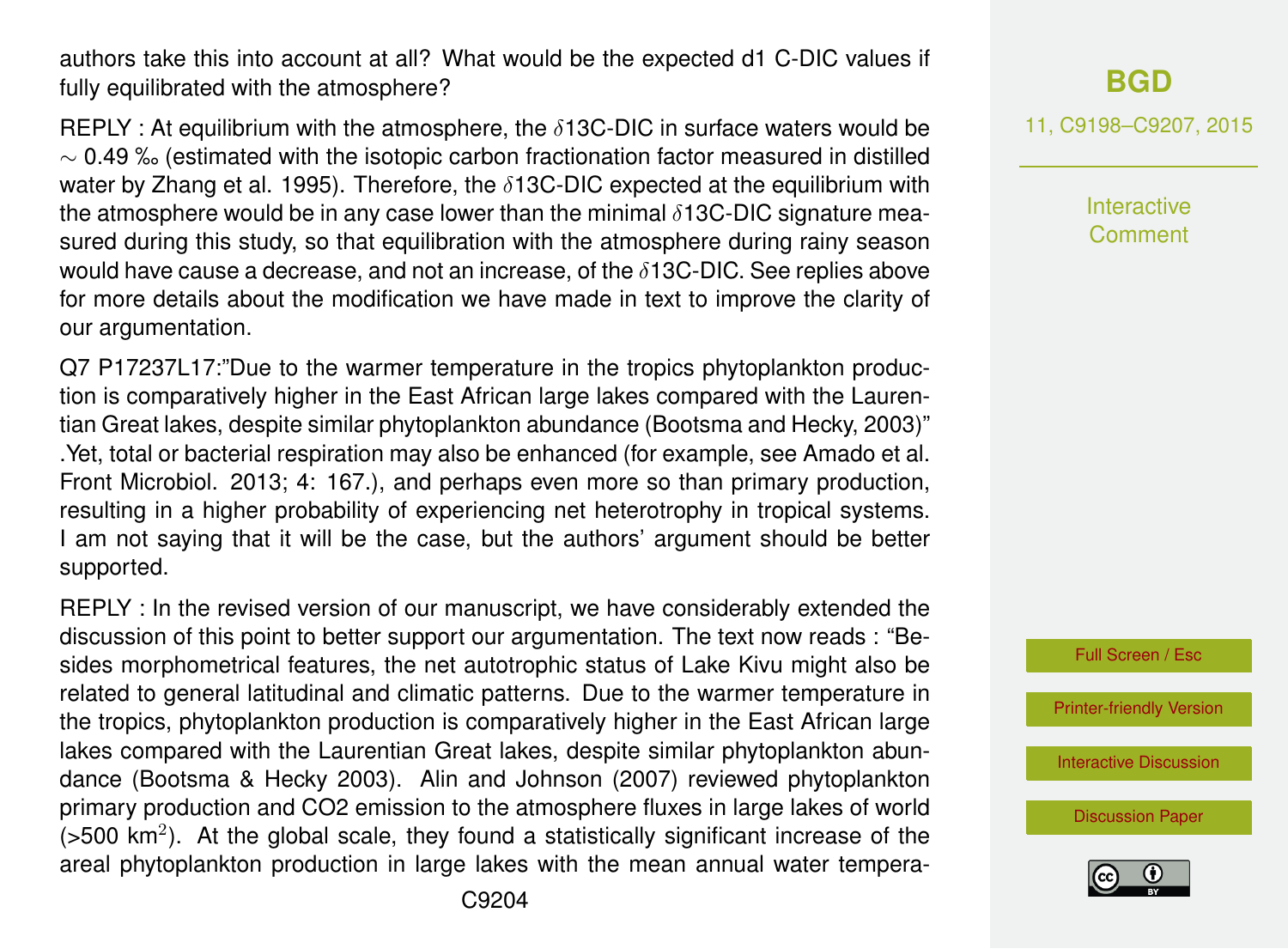ture and the insolation ; and in consequence, a significant decrease of phytoplankton production with latitude. Also, they report a significant decrease of the CO2 emission to the atmosphere with the mean annual water temperature and therefore an increase of the CO2 emission with the latitude. According to their estimations, less than 20% of the phytoplankton primary production would be sufficient to balance the carbon loss through CO2 evasion and OM burial in sediments in large lakes located between the equator and the latitude 30°, but the CO2 emission and OM accumulation in sediments would exceed the phytoplankton primary production in systems located at latitude higher than 40° (Alin and Johnson 2007). Overall, in morphometrically comparable systems, this global analysis suggests a trend from autotrophic to increasingly heterotrophic conditions with increasing latitude and decreasing mean annual water temperature and insolation (Alin and Johnson 2007). Therefore, our study supports the view that paradigms established with data gathered in comparatively small temperate and boreal lakes may not directly apply to larger, tropical lakes (Bootsma & Hecky 2003). It also highlights the need to consider the unique limnological characteristics of a vast region of the world that harbours 16% of the total surface of lakes (Lehner & Döll 2004), and would account for 50% of the global inputs of OM from continental waters to the oceans (Ludwig et al. 1996).

Q8: P17240L6: "Nevertheless, the low 13C signatures measured locally in the oxycline indicate that the contribution of CH4-derived C could be episodically as high as 50 % (65 m, 22 August 2012). Overall, this illustrates that, whatever the season, CH4-derived organic C accounted for a significant part of the POC pool, and highlight the ecological importance of microbial CH4 oxidation processes in the water column of Lake Kivu". I would not call a 4-6% a significant part of the POC pool. Also, I am not sure what is meant by POC here as it seems to be either referring to algae or bacteria alternatively thorough the manuscript. Please be consistent for clarity

REPLY : We agree with the reviewer and we changed the text accordingly. See replies above for detailed modification we have made in text concerning this point. POC refer

# **[BGD](http://www.biogeosciences-discuss.net)**

11, C9198–C9207, 2015

Interactive Comment



[Printer-friendly Version](http://www.biogeosciences-discuss.net/11/C9198/2015/bgd-11-C9198-2015-print.pdf)

[Interactive Discussion](http://www.biogeosciences-discuss.net/11/17227/2014/bgd-11-17227-2014-discussion.html)

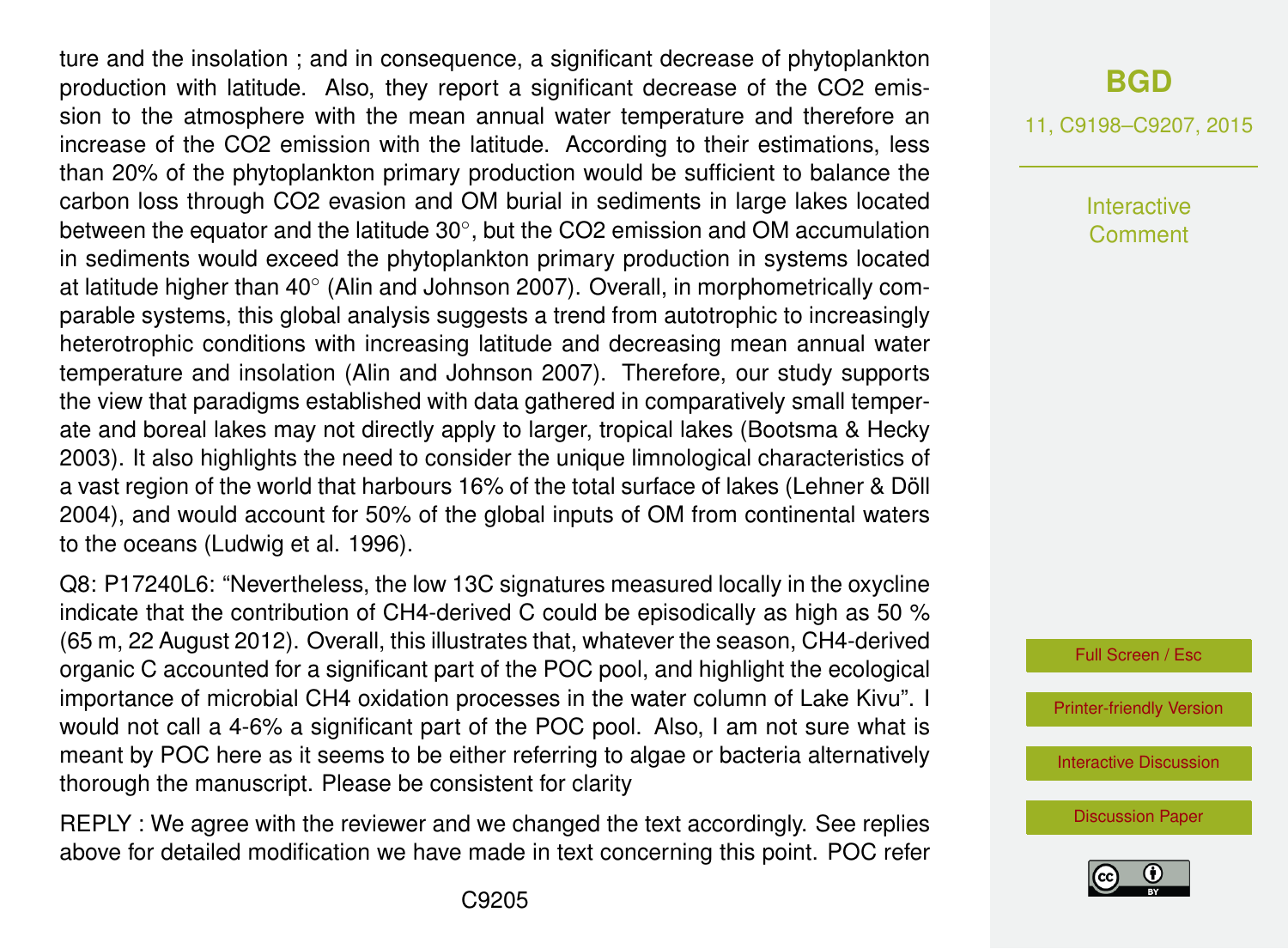to the organic carbon pool collected on filters of a 0.3  $\mu$ m porosity. Then, this pool includes both bacteria and phytoplankton.

Q9 : Fig.2b: While the patterns as present are quite clear, I find that expending the Y axis to show a 1 per mill difference a bit misleading.

REPLY : The difference of 1 per mil is much higher than the possible analytical error on the determination of δ13C-DIC with our equipment. Therefore we don't see a problem to adapt the Y-axis to illustrate this pattern.

Q10: P17232L21: The IO analytical Aurora 1030W does not provide d13C values, only organic and inorganic C concentrations. Please specify which instrument was used for isotopes.

REPLY : The text now reads : "Sample analysis was carried out with a IO Analytical Aurora 1030W coupled to an IRMS (Thermo delta V Advantage)".

Q11: P17237L4: Please correct "could have resulted

REPLY : Done

References :

- Alin, S. R., & Johnson, T. C. (2007). Carbon cycling in large lakes of the world: A synthesis of production, burial, and lakeâĂŘatmosphere exchange estimates. Global Biogeochemical Cycles, 21(3) DOI: 10.1029/2006GB002881

- Bootsma, H. A., & Hecky, R. E. (2003). A comparative introduction to the biology and limnology of the African Great Lakes. Journal of Great Lakes Research, 29; 3-18

- Borges, A.V., Morana, C., Bouillon, S., Servais, P., Descy, J-P., & Darchambeau, F. (2014). Carbon cycling of Lake Kivu (East Africa) : Net autotrophy in the epilimnion and emission of CO2 to the atmosphere sustained by geogenic inputs. PLoS ONE 9(10): e109500. doi:10.1371/journal.pone.0109500

**[BGD](http://www.biogeosciences-discuss.net)**

11, C9198–C9207, 2015

Interactive Comment



[Printer-friendly Version](http://www.biogeosciences-discuss.net/11/C9198/2015/bgd-11-C9198-2015-print.pdf)

[Interactive Discussion](http://www.biogeosciences-discuss.net/11/17227/2014/bgd-11-17227-2014-discussion.html)